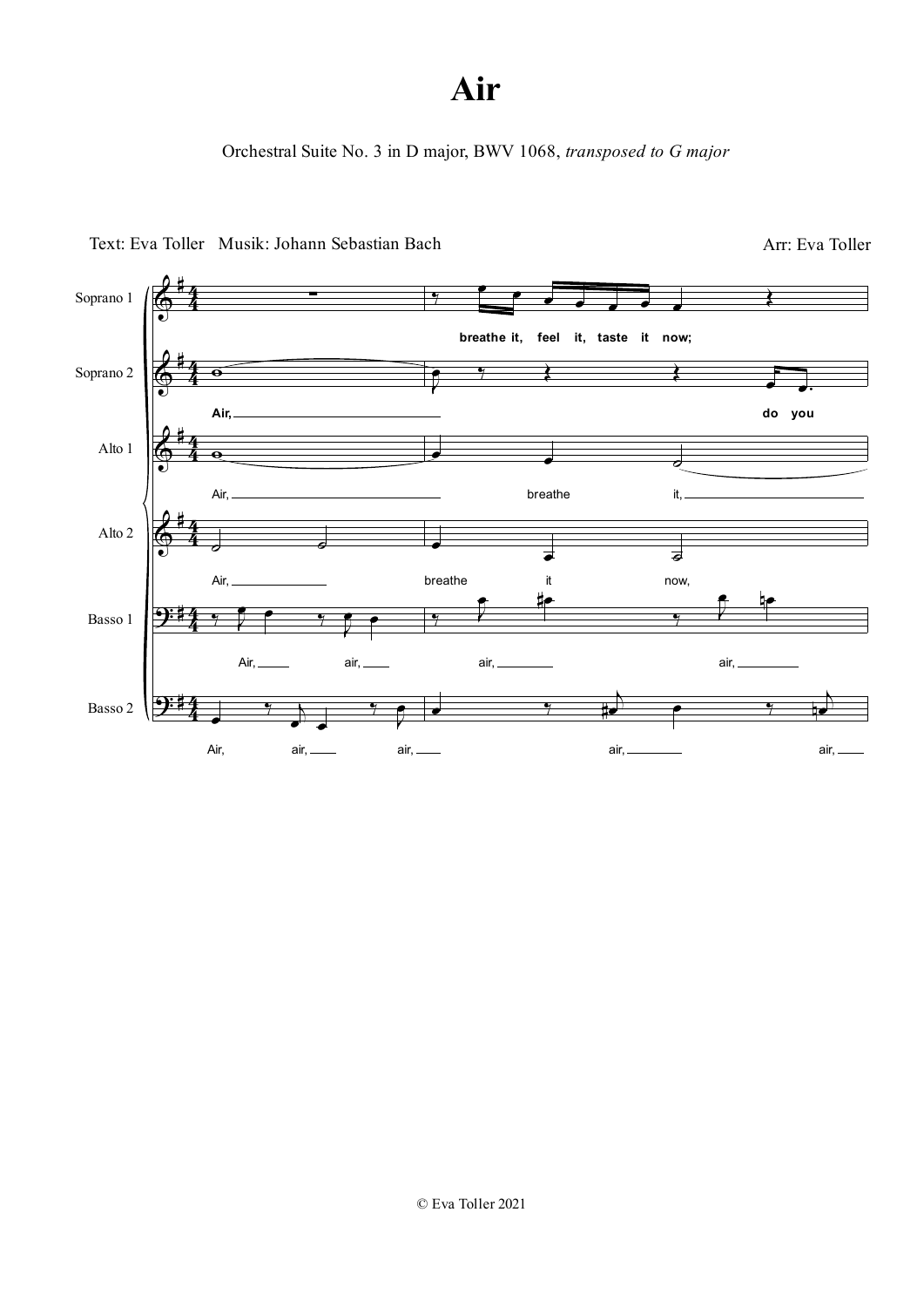

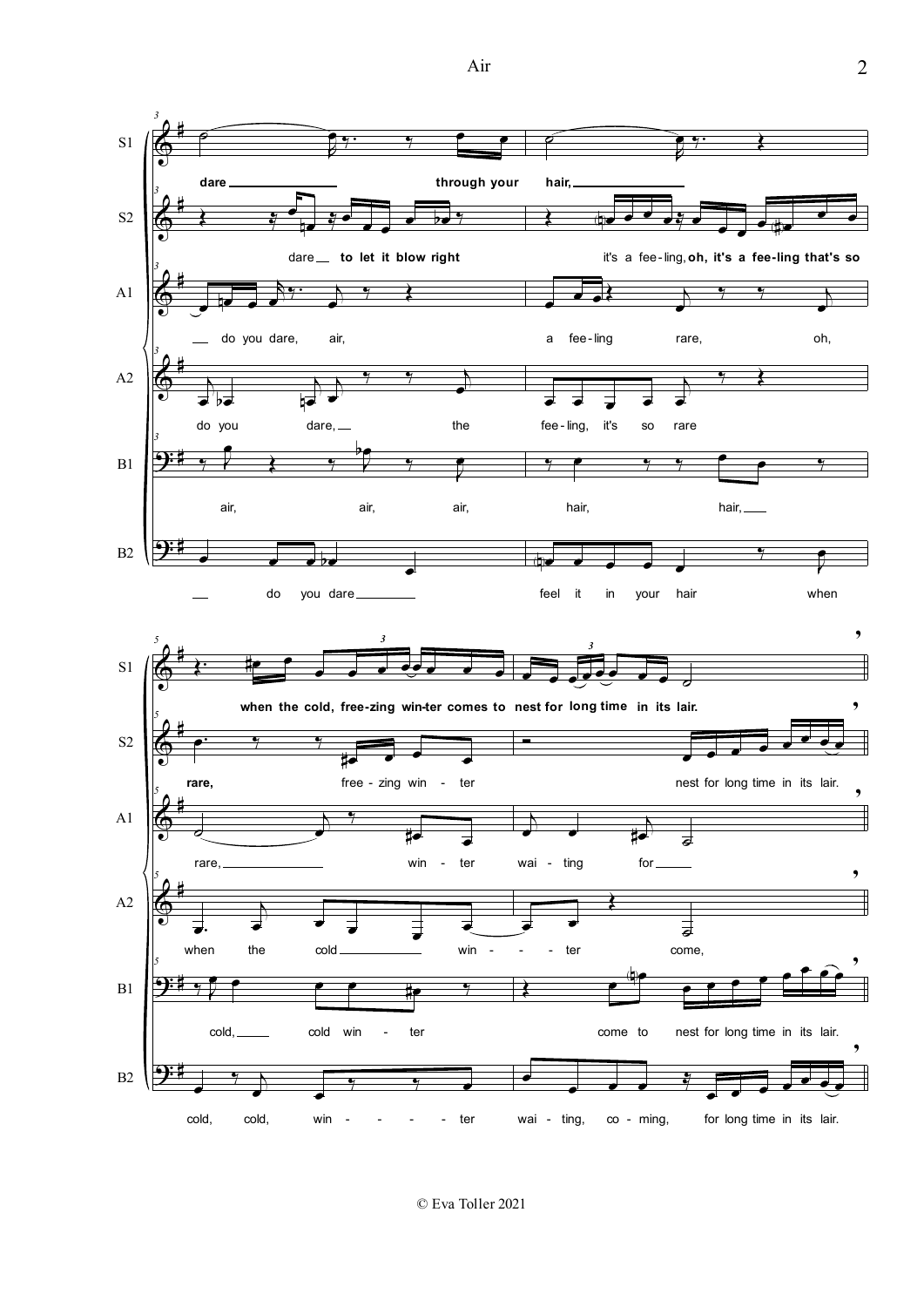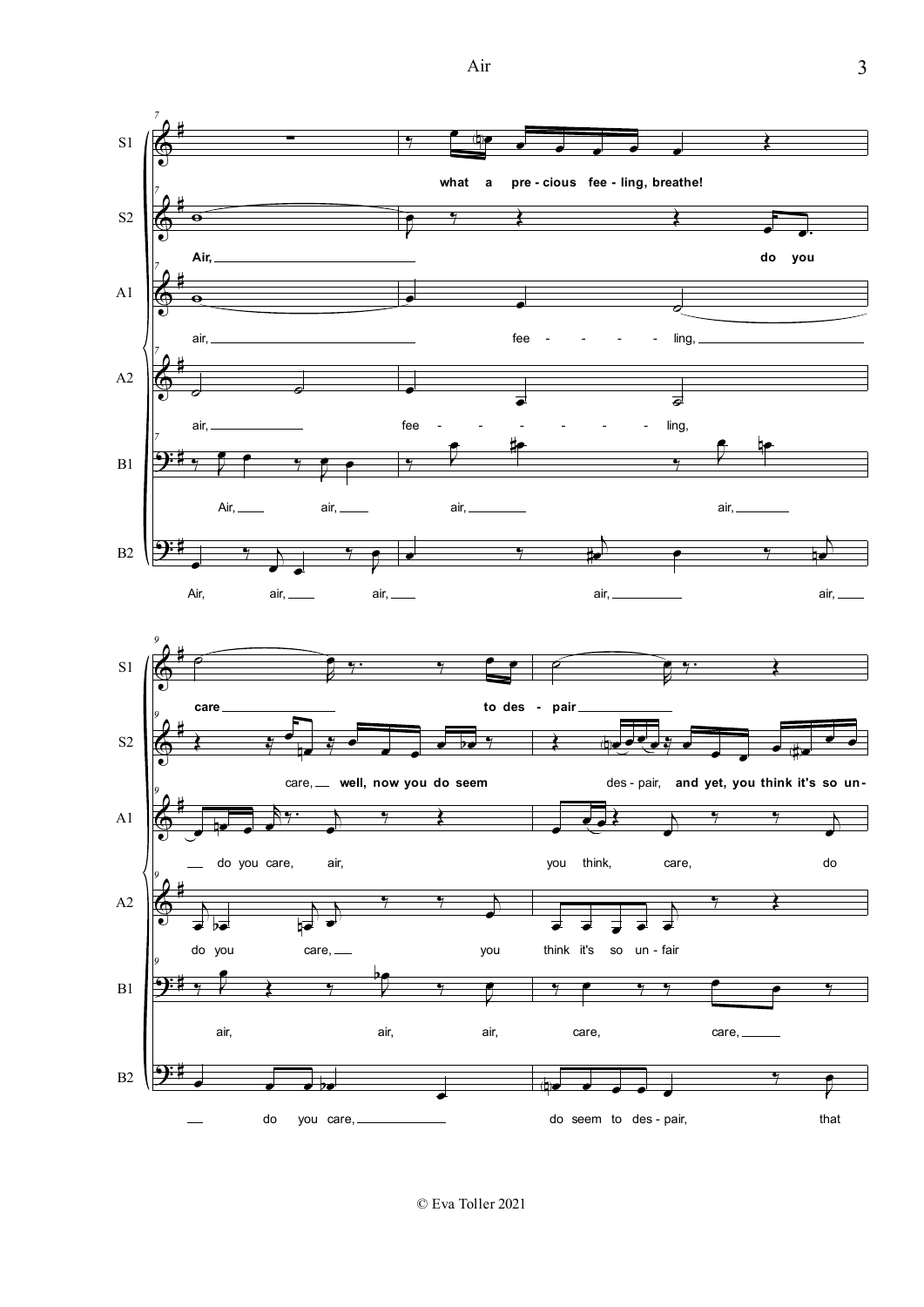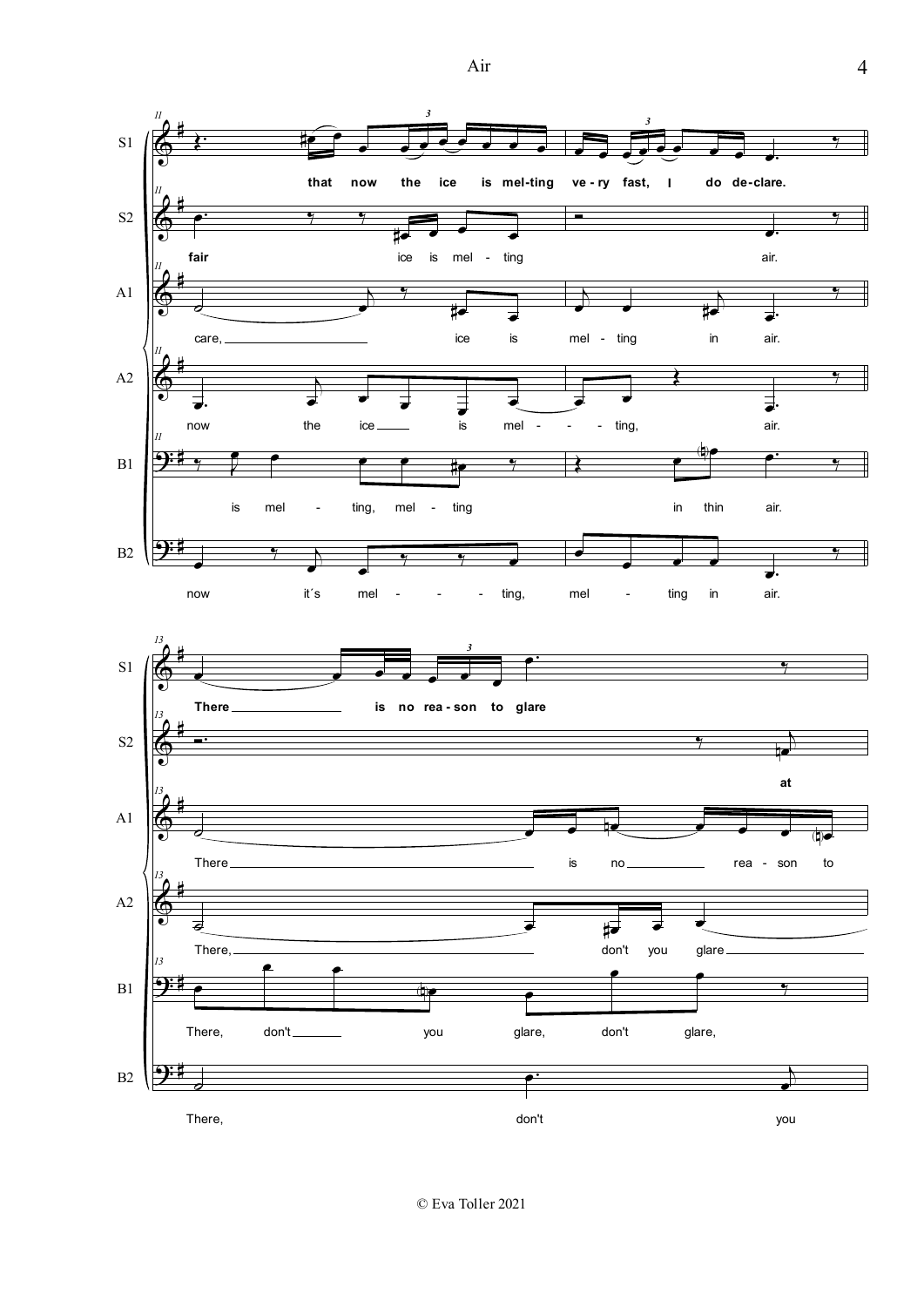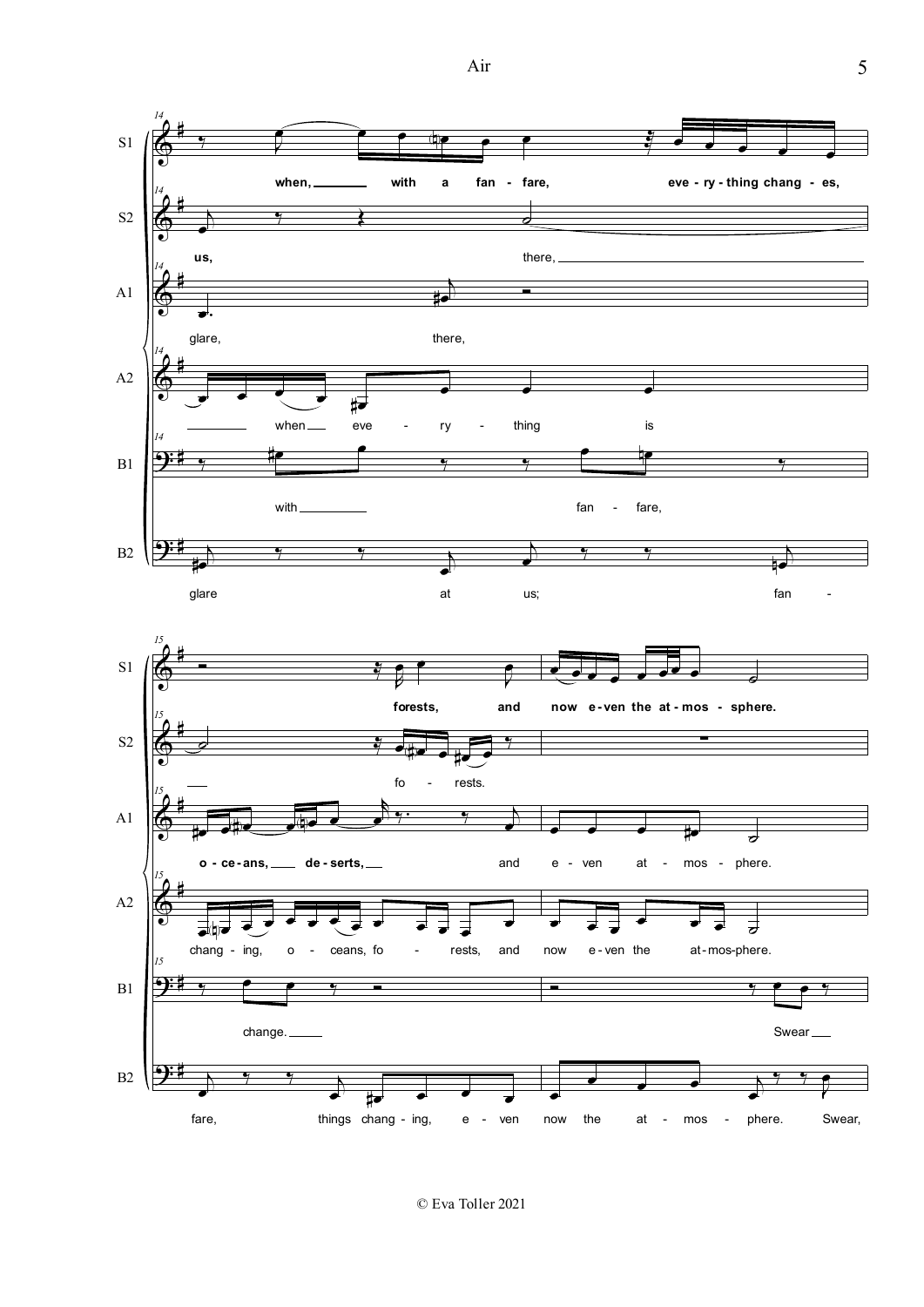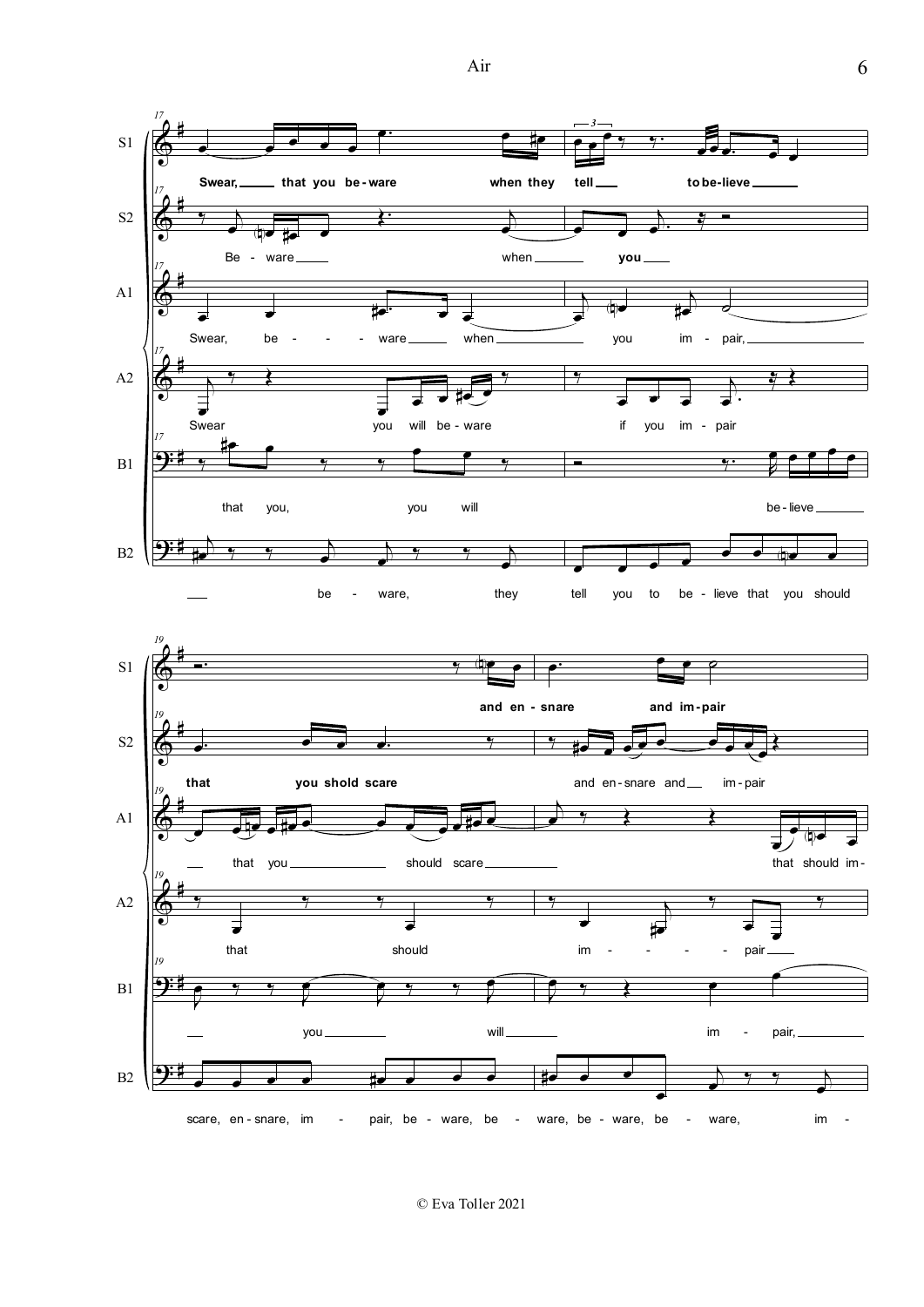

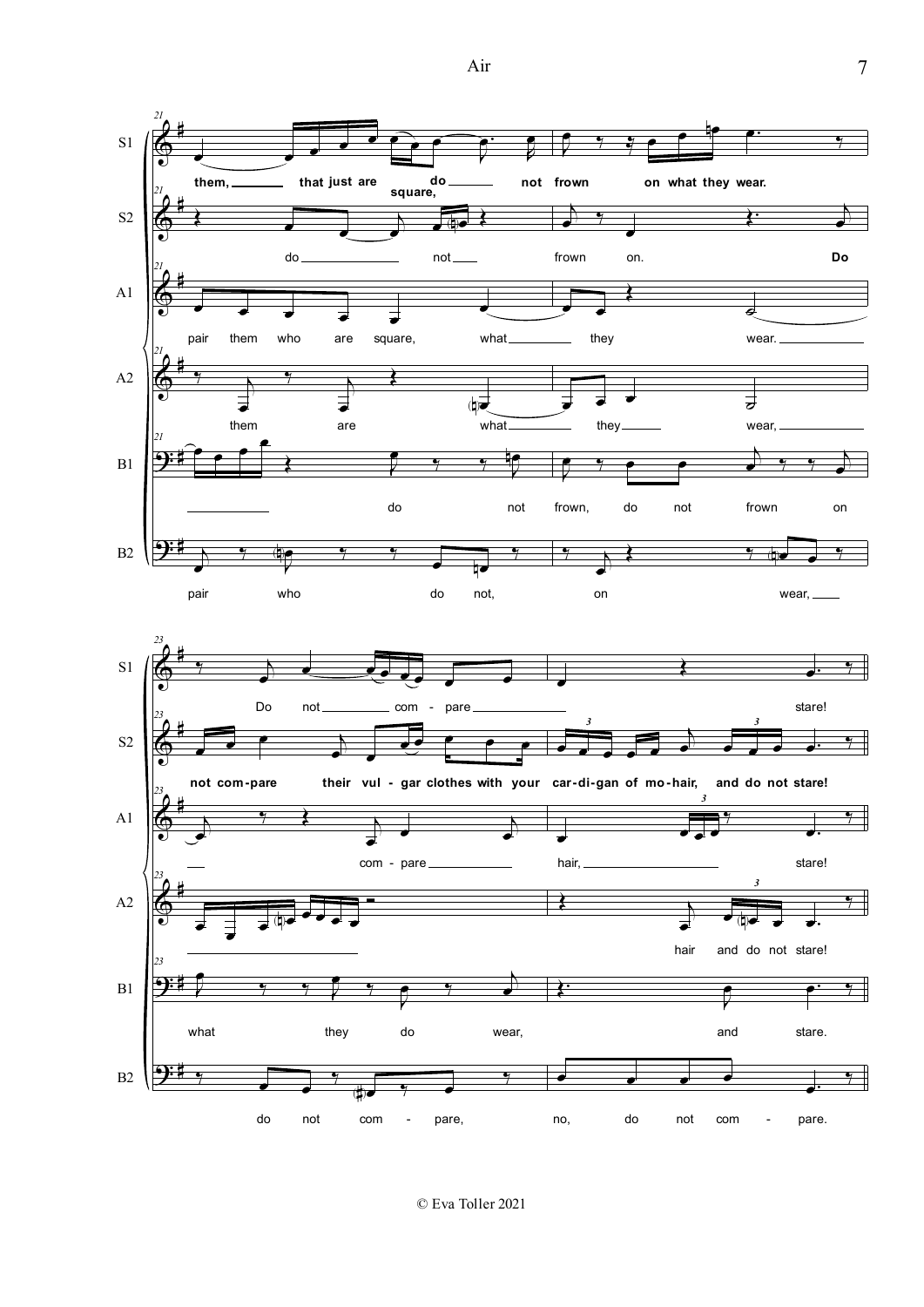

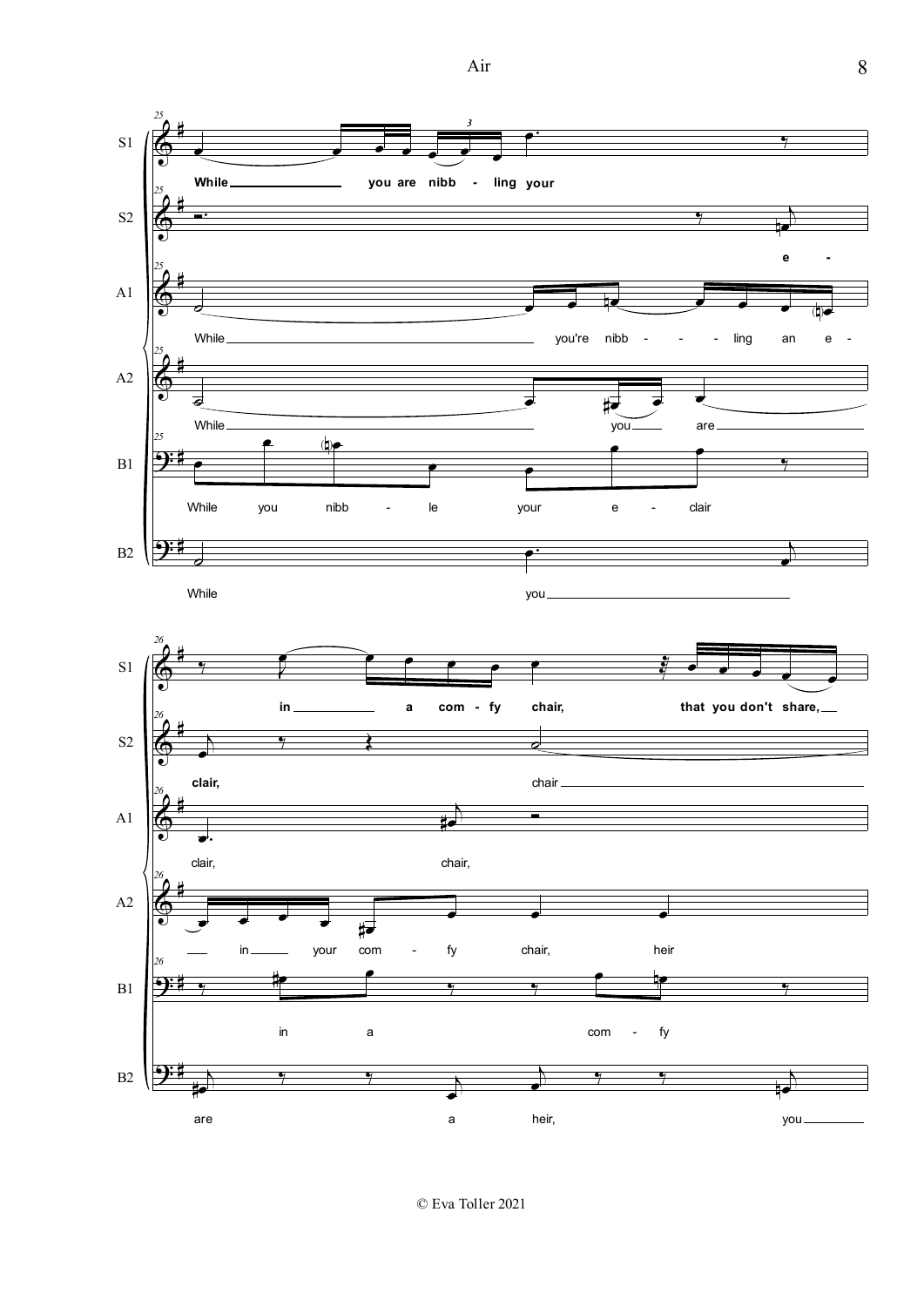

soul so bare; oh, we won - der

you have a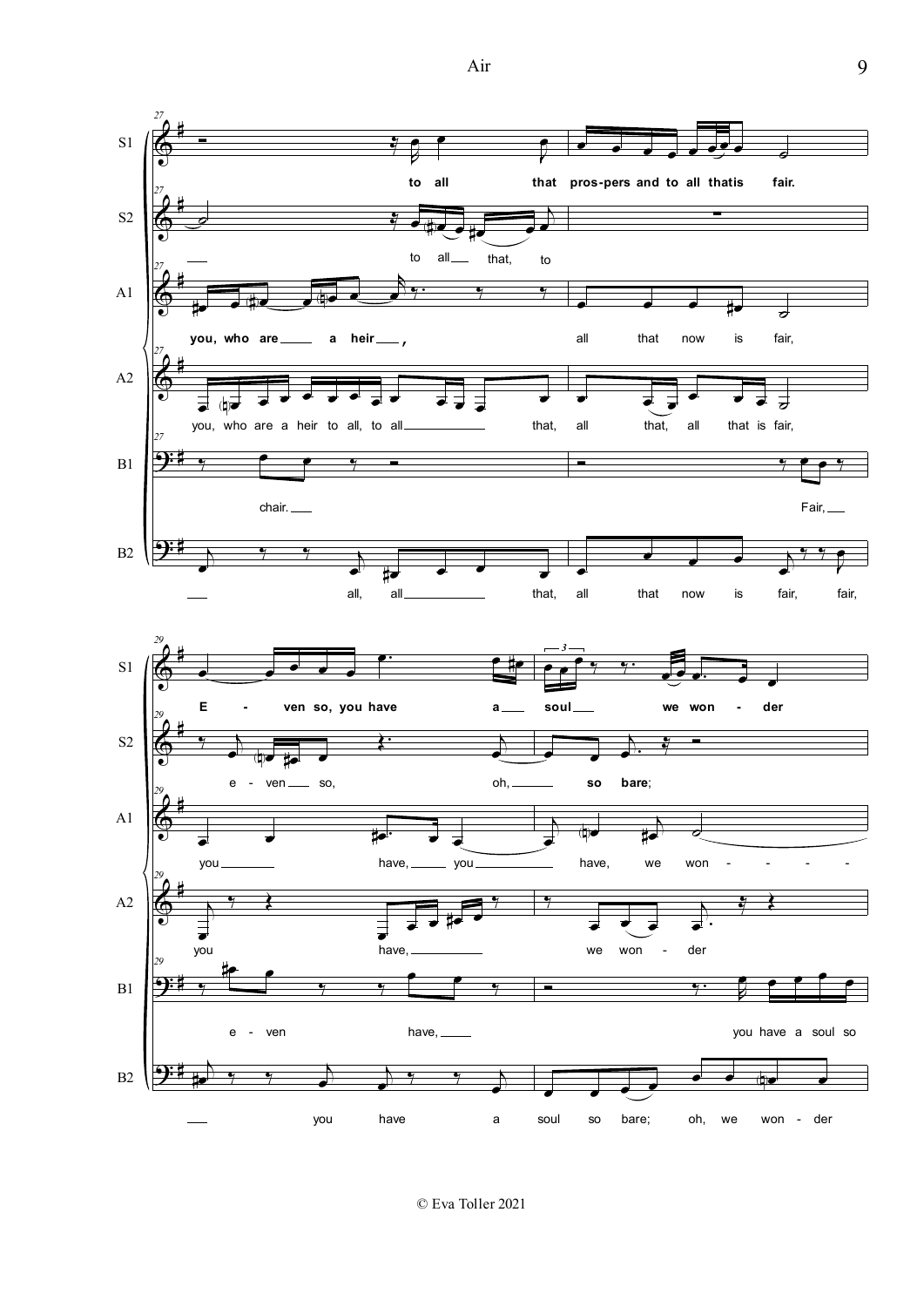Air 10